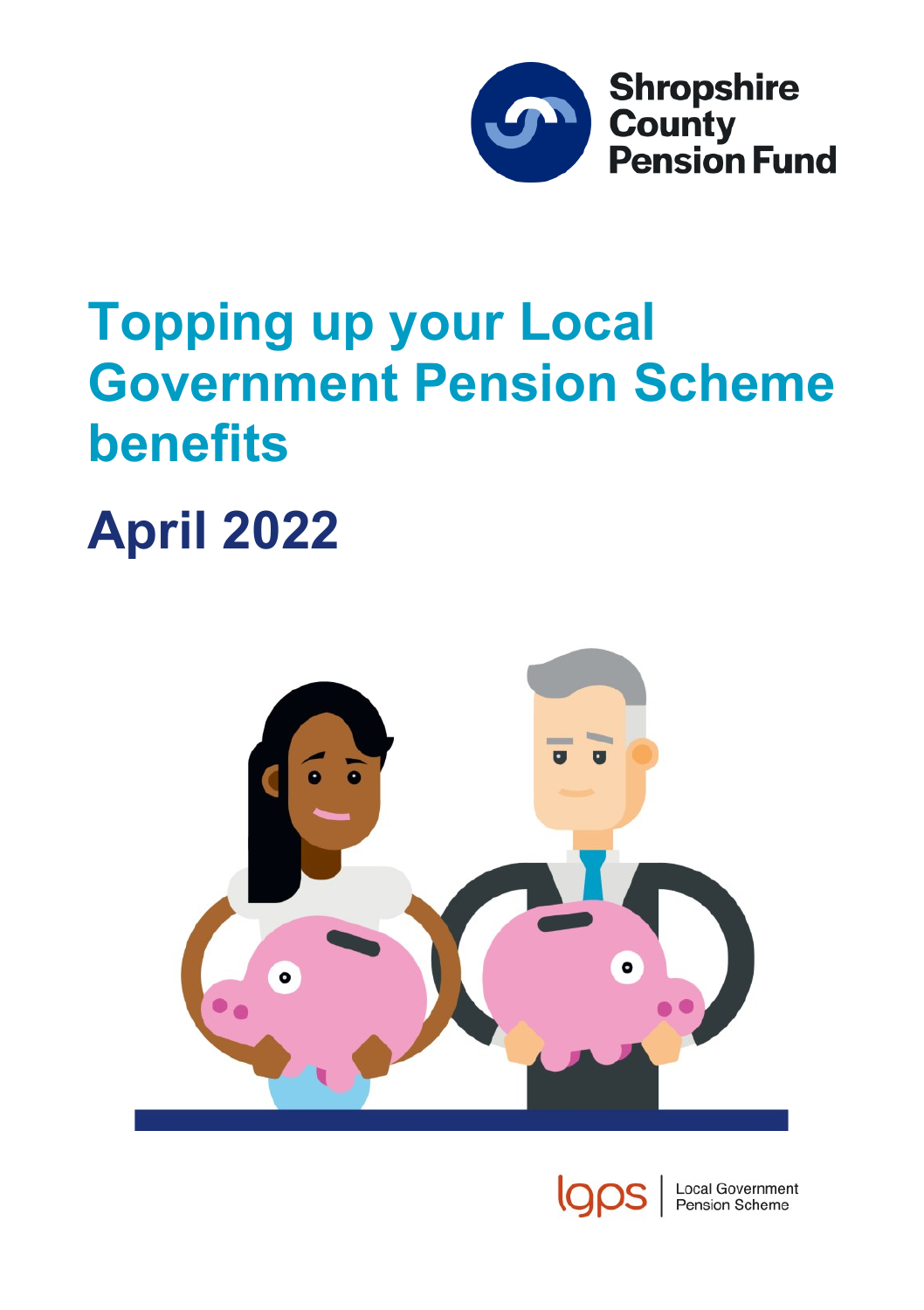| Section 1 – How can I top up my pension?       | Page 3  |
|------------------------------------------------|---------|
| <b>Section 2 - Paying APCs</b>                 | Page 3  |
| Section 3 – APCs frequently asked questions    | Page 5  |
| Section 4 – Paying (in-house) AVCs             | Page 7  |
| Section 5 – How can I use AVCs at retirement?  | Page 9  |
| Section 6 – Tax rules and your pension savings | Page 12 |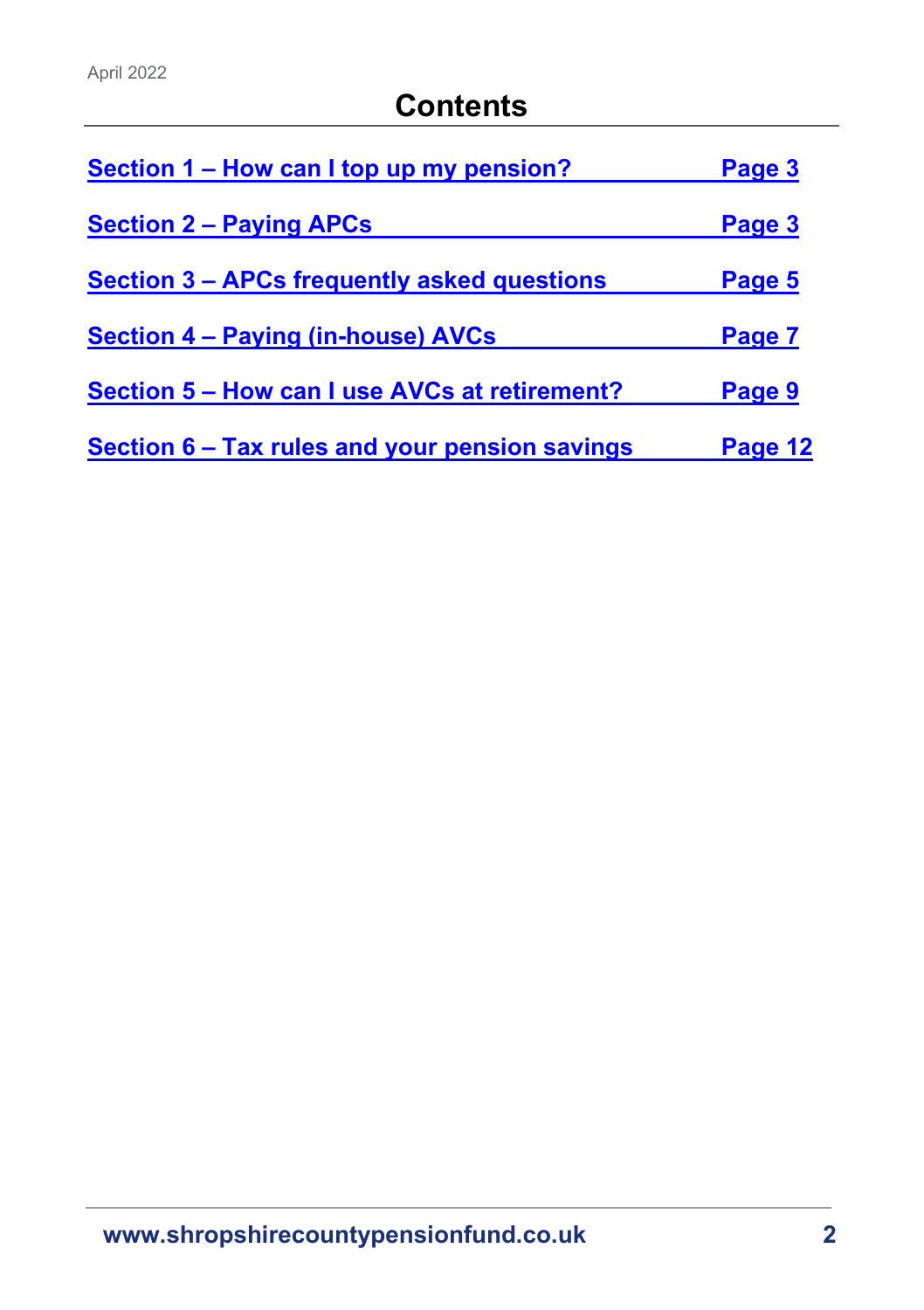# **Section 1 – How can I top up my pension?**

<span id="page-2-0"></span>You can top up your Local Government Pension Scheme (LGPS) benefits by paying:

- Additional pension contributions (APCs) to buy extra LGPS pension
- Additional voluntary contributions (AVCs) arranged through the LGPS (in-house AVCs)

There's no overall limit on the amount of contributions you can pay, (although there is a limit on the extra scheme pension you can buy and on the amount of additional voluntary contributions you can pay). However, tax relief is only given on contributions up to 100% of your UK taxable earnings or, if greater, £3,600 to a "tax relief at source" arrangement such as a personal pension or stakeholder pension scheme.

You can also improve your retirement benefits outside of the LGPS by paying:

- Free standing additional voluntary contributions (FSAVCs) to a scheme of your choice
- Contributions into a stakeholder or personal pension plan

# **Section 2 – Paying APCs**

<span id="page-2-1"></span>If you're in the main section of the LGPS, you can pay extra contributions to buy up to £7,352 of extra pension (2022/2023 rate). This figure increases each year in line with the cost of living. You can also use APCs to buy back pension lost during periods of authorised absence on no pay, or periods on no pay because of a trade dispute.

Any extra pension bought is paid each year in retirement on top of your normal LGPS benefits. You can pay extra contributions either by regular contributions from your pay, or by a one-off lump sum. If your employer chooses to pay towards your APC arrangement, this is called shared cost additional pension contributions (SCAPC).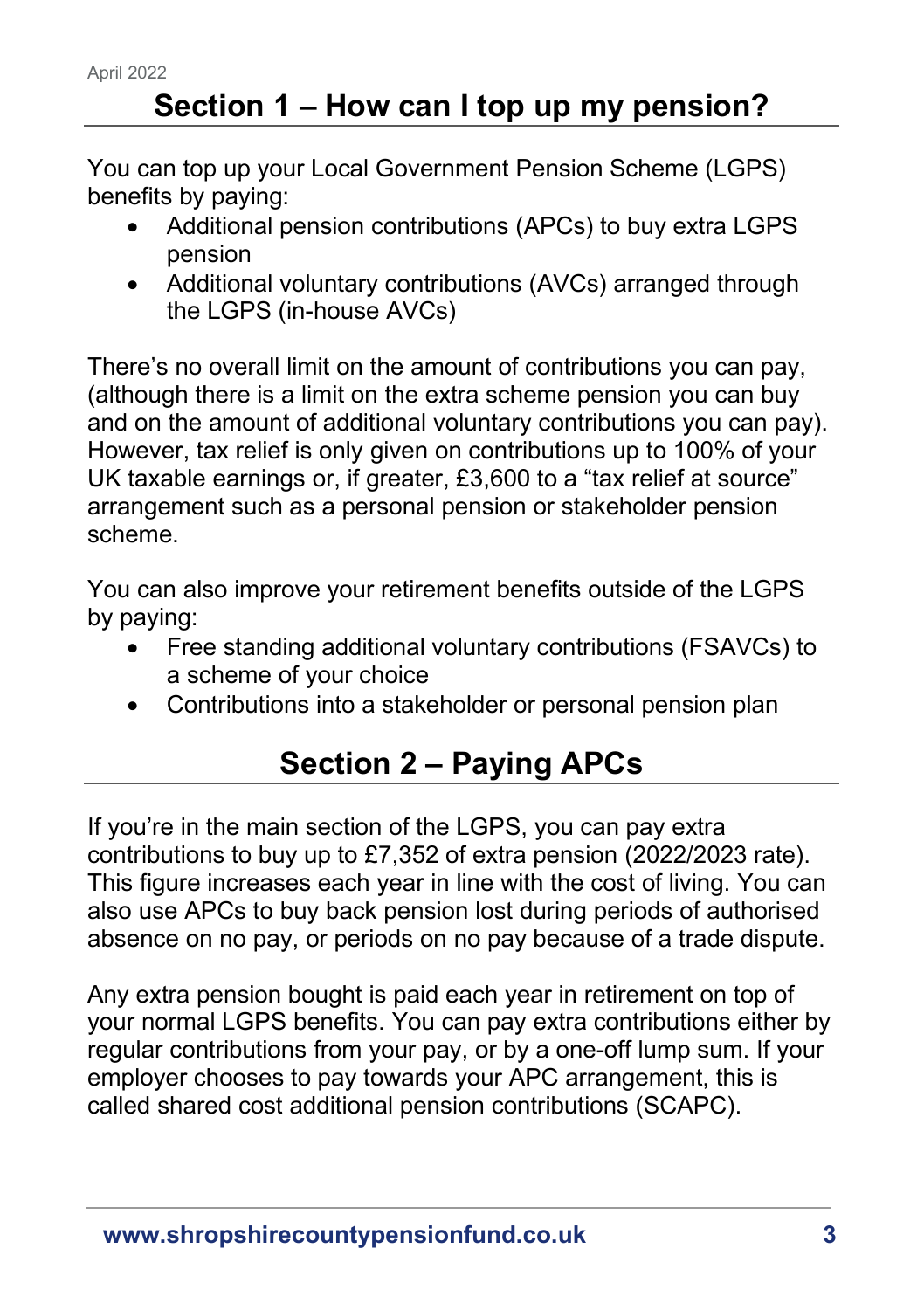If you're in the 50/50 section of the LGPS, you can't pay APCs or SCAPCs. If you've an existing APC or SCAPC contract and go into the 50/50 section, the contract must end.

### **Paying APCs through regular contributions**

You can buy extra pension by spreading payment of APCs over several complete years (unless we think it wouldn't be practical to allow APCs to be paid by regular contributions, where payment could be made by lump sum). Any extra regular contributions would be taken from your pay like your basic contributions. Your LGPS contributions and APCs are taken before your tax is worked out. So, if you pay tax, you get tax relief (normally at your highest rate) on all pension contributions up to 100% of your taxable earnings, including your normal contributions.

The minimum period you can spread payment of APCs over is twelve months. The maximum period is the number of years to your normal pension age. The latest you can take out an APC contract is one year before your normal pension age.

At the end of every scheme year, the amount of extra pension you have paid for that year is added to your pension account.

You can stop paying APCs at any time by telling us in writing. You'll be given the extra pension you've paid for when stopping payment.

**Please note** If you take your pension before normal pension age, the extra pension bought has an early payment reduction applied. This is unless your retirement is because of ill-health. If you draw your pension after normal pension age, it's increased.

### **Paying APCs by lump sum**

Instead of paying APCs over time, you can buy extra pension by making a one-off lump sum payment. This can be done through your pay or paid directly to us. If you choose to make payment to us, you'll need to arrange tax relief directly with HMRC as the contributions aren't being taken from your pay.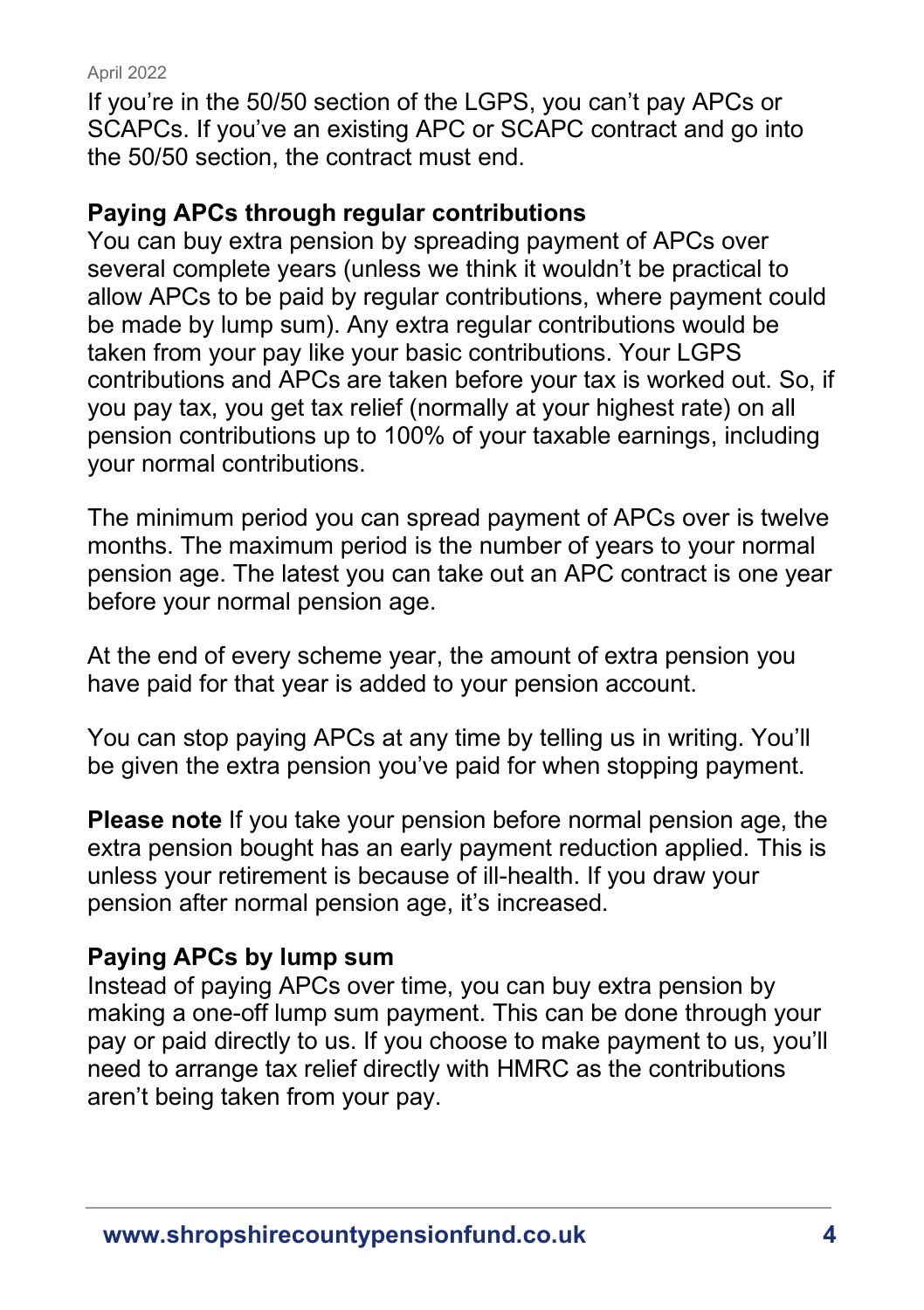You can make a lump sum payment to buy extra pension through an APC at any time whilst paying in to the main section of the scheme.

<span id="page-4-0"></span>The amount of extra pension you buy is added to your pension account the year payment is made.

# **Section 3 – APCs frequently asked questions**

### **What's the cost of buying APCs?**

The cost of buying extra pension is worked out in line with guidance from the Secretary of State for the Ministry of Housing, Communities and Local Government. This can be reviewed at any time. The extra pension you're buying is increased in line with the cost of living, both before and after you draw your pension.

The cost of any extra pension is paid for by you. This is unless your employer chooses to pay some or all the cost of the APC through use of an employer discretion.

### **What if I've more than one job in the LGPS?**

If you've more than one job where you're a member of the scheme, you must say which pension account you want the extra pension. If you want to pay APCs for each job, you must fill in a separate form for each job.

### **I already pay APCs or ARCs, does this affect any future APCs I wish to make?**

You can buy extra pension if you've an existing APC arrangement or additional regular contribution (ARC) arrangement (from before 1 April 2014). But, the pension you're buying from these existing arrangements is considered when working out how much extra pension you can buy within the £7,352 limit (2022/2023 rate).

### **When can I take my APCs?**

Any extra pension you buy is paid at the same time as your main benefits.

If you take benefits on flexible retirement you can take the extra pension you've paid for. Although, your benefits will be reduced for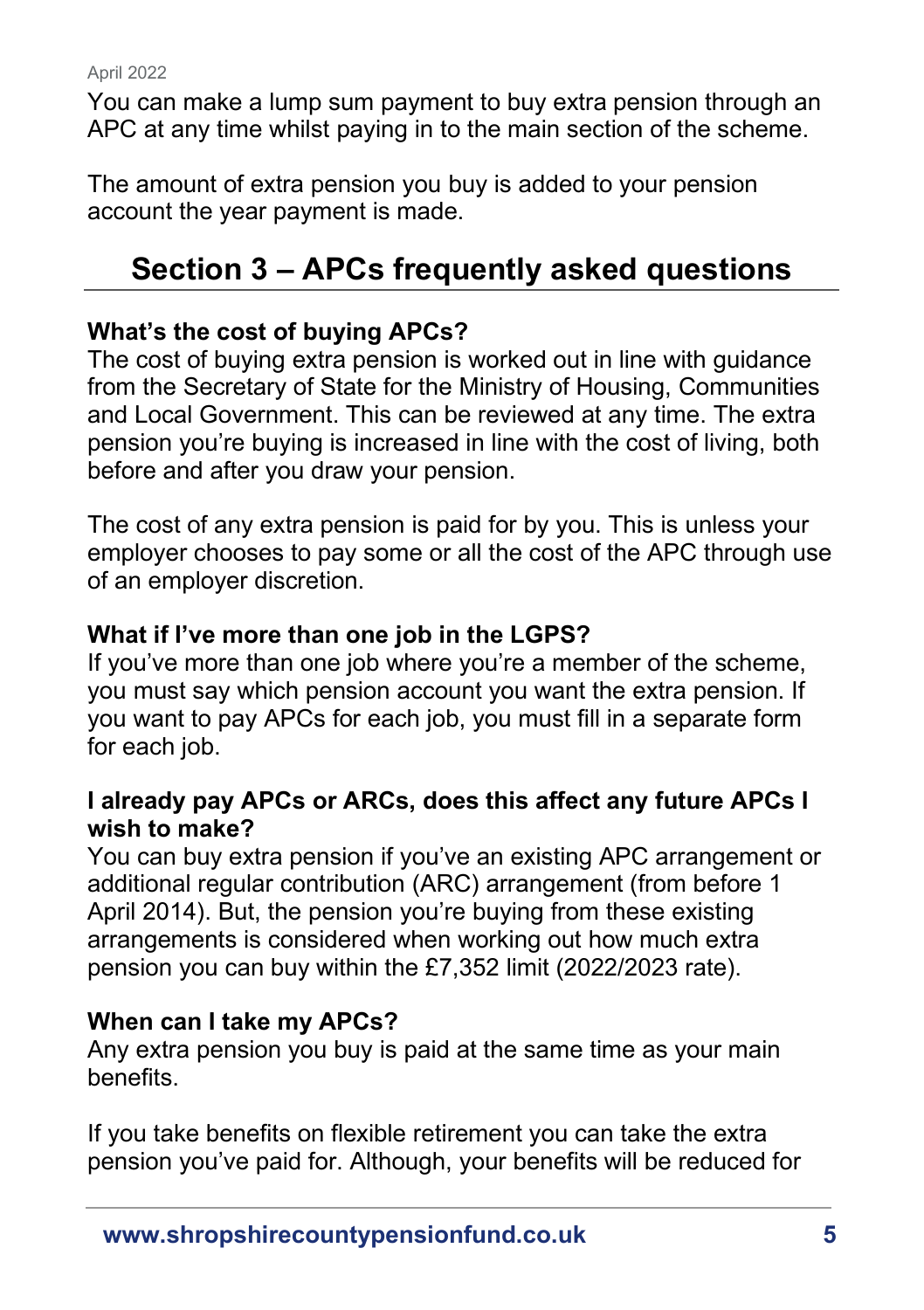early payment. Your APC contract will stop, but you can take out a new APC contract (if you're at least a year away from your normal pension age if you want to pay by regular contributions).

If your employer awards you an enhanced ill-health pension (either tier 1 or tier 2), the remaining amount of any APC or SCAPC contract you're paying is considered paid in full. This is added to your pension account.

If you take your pension after normal pension age, the amount of extra pension you've bought is increased. This is because it's being paid later.

On retirement, you can give up some of the extra pension you've bought for a tax-free cash lump sum, in the same way as your main LGPS pension.

### **What happens to my APC's if I die?**

If you die in service, no extra benefits from your APC are due. This is because APCs are only for you.

If you die after leaving, but before retirement and your benefits are held in the LGPS for payment (deferred benefits), a lump sum of ten times your extra annual pension minus any extra pension already paid, may be due.

### **How do I buy APCs?**

You can get a quote and print off an application form to buy extra pension at [www.lgpsmember.org.](http://www.lgpsmember.org/) You may have to take a medical examination at your own expense before being allowed to buy extra pension.

# **Section 4 – Paying (in-house) AVCs**

<span id="page-5-0"></span>All local government pension funds have an AVC arrangement where you can invest money through an AVC provider. The AVC provider for Shropshire County Pension Fund is the Prudential. If you choose to pay AVCs under the LGPS, the AVCs are invested separately in funds managed by the Prudential. You have your own personal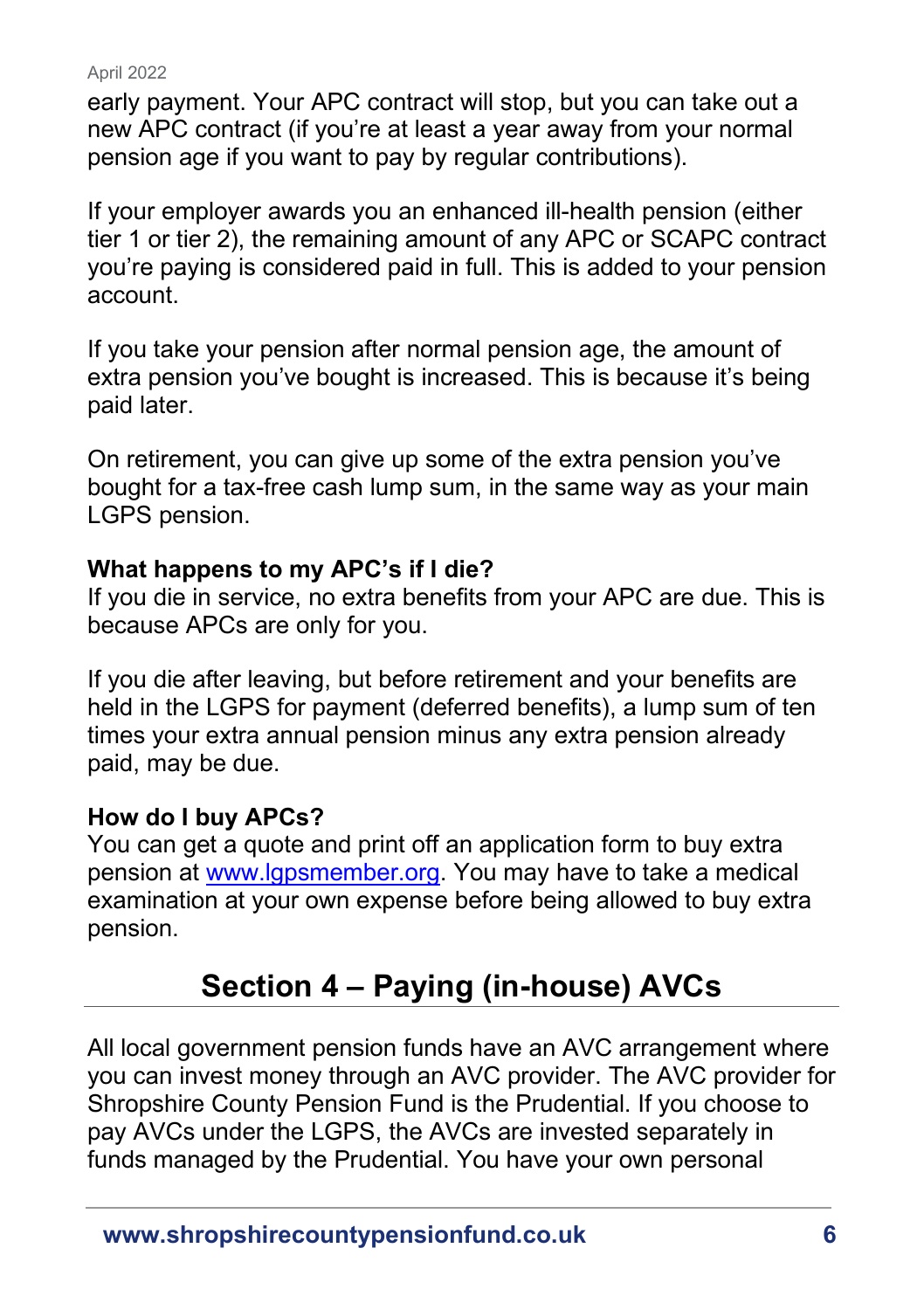account that builds up with your contributions and the returns on your investment and will be available to you when you retire. You can often choose which investment route you prefer.

You can pay AVC's if you're in the main or 50/50 section of the scheme.

You decide how much you can afford to pay. You can pay up to 100% of your pensionable pay into AVCs in each job where you pay into the LGPS. This is unless you started paying into the AVC arrangement before 1 April 2014.

Your employer can also pay towards your AVC. This is known as a shared cost AVC and is an employer discretion. You should check with your employer if they've a policy on shared cost AVCs.

AVCs are taken from your pay like your normal contributions. Your LGPS and AVC contributions are taken before tax is worked out. So, if you pay tax, you get tax relief. Tax relief (normally at your highest rate) is available on all pension contributions up to 100% of your taxable earnings, including your normal contributions.

Deductions start from the next available pay period after your request has been accepted. You may change or stop payment at any time.

You can also pay in-house AVCs for extra life cover. If your AVC arrangement includes life cover, it provides additional benefits for your dependants if you die in service. You may have to fill in a medical questionnaire before beginning payment for life cover. Any life cover paid for through AVCs stops when you leave or retire.

To find out more about AVCs, visit [www.pru.co.uk/lgsite](http://www.pru.co.uk/lgsite) or call the Prudential on **0800 028 1493**.

# <span id="page-6-0"></span>**Section 5 – How can I use my AVCs at retirement?**

### **Buy an annuity**

If you buy an annuity, an insurance company, bank or building society of your choice takes your AVC fund and pays you a pension in return.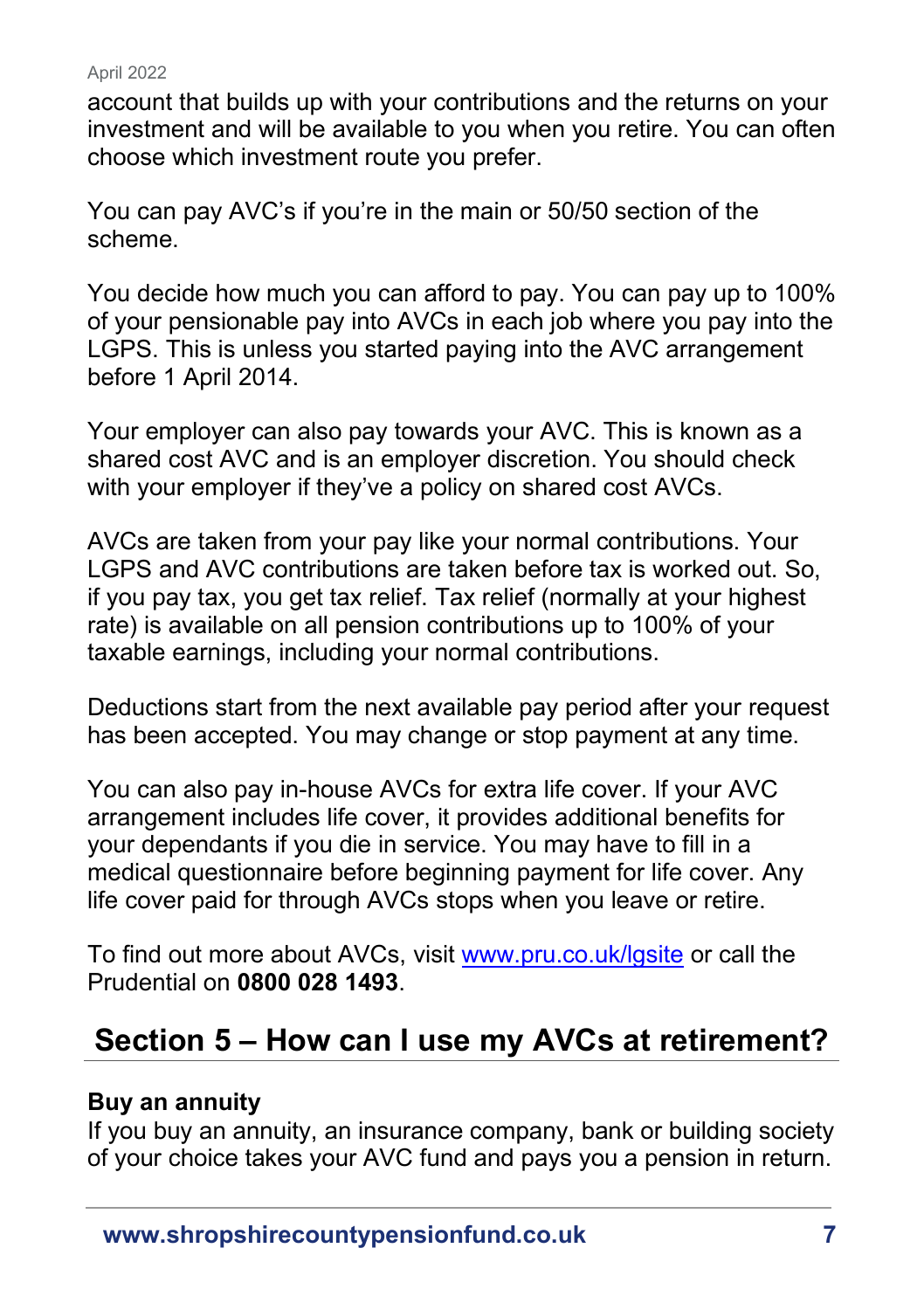You'd buy an annuity when taking your LGPS benefits. Although, an annuity is paid separately from your LGPS benefits.

The amount of annuity paid depends on several factors. These include interest rates and your age. You also have choice over the type of annuity you want. For example, do you want a flat-rate pension or one that increases every year? Do you want to provide for dependants' benefits in the event of your death?

Annuities are linked to annuity rates. These are affected by interest rates. When interest rates rise, the organisation selling annuities get a greater income from each pound in your AVC fund and can offer a higher pension. A fall in interest rates reduces the pension which can be bought.

### **Buy an annuity from the LGPS**

If you retire with immediate payment of your benefits, you may be able to use your AVC fund to buy an annuity from the main scheme.

If you're a deferred member who entered into an AVC contract after 1 April 2014, you now also have the option to buy an annuity from the scheme.

### **Take your AVC as cash**

You may be able to take some or all your AVC fund as a tax-free cash lump sum\*. But, you can only take it all as a lump sum if you take it at the same time as your main benefits. Also, when added to your lump sum, it must not be more than 25% of the overall value of your LGPS benefits (including your AVC fund).

*\*If the lump sum doesn't exceed £268,275 (2021/2022 figure), less the value of any other pensions you have in payment.* 

### **Buy extra membership in the LGPS**

If you started paying AVCs before 13 November 2001, you may be able to 'convert' your AVC fund into extra LGPS membership.

### **Transfer your AVCs to another pension scheme or arrangement**

If you've stopped paying AVCs, you can transfer your AVC fund to another pension scheme or arrangement. This includes schemes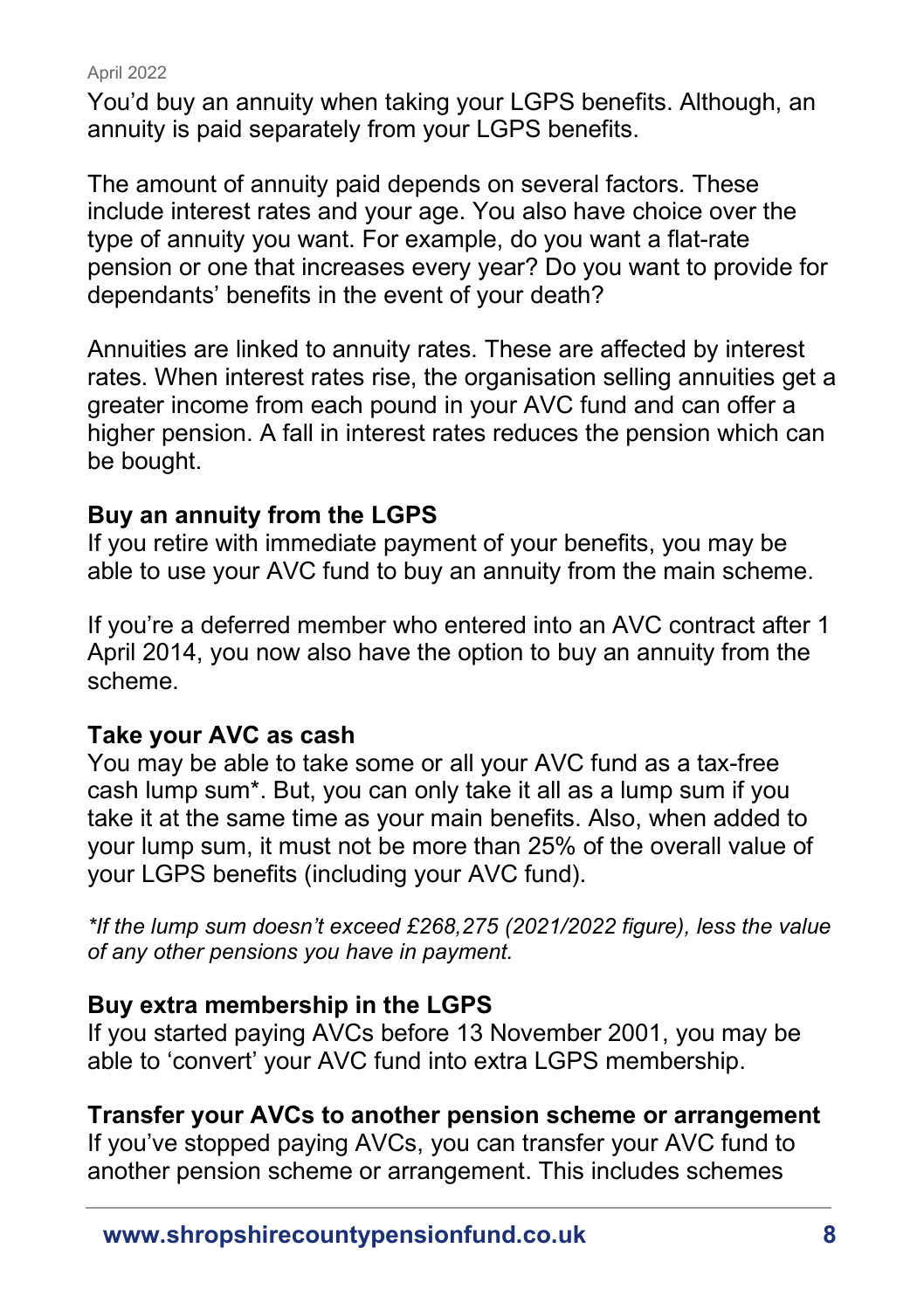offering flexible benefits. You can even transfer your AVC fund if you're still paying into the LGPS.

If you were to transfer your AVC funds to a defined contribution scheme offering flexible benefits, the four main options the scheme might offer (from age 55) include:

- Purchase an annuity or scheme pension
- Taking several cash sums at different times
- Taking the entire pot as cash in one go
- Flexi-access drawdown

If you access flexible benefits this may affect the tax you pay. Income from a pension is taxable. Your tax rate depends on your pensions income and any income from other sources.

If you're thinking about taking flexible benefits, guidance is available from Pension Wise. This guidance is free and impartial. It's available through the internet, by phone, or face to face. For more information see [www.pensionwise.gov.uk.](http://www.pensionwise.gov.uk/)

You should also take independent financial advice (mandatory if your fund is £30,000 or more) to help you decide which option is most suitable for you.

Please note, Pension Wise doesn't give guidance about taking benefits from a defined benefits scheme such as the LGPS.

**If you leave before retirement**, your contributions will stop. However, your AVC fund continues to be invested until it's paid out. Your AVC plan is like your main LGPS benefits: it can be transferred to another pension arrangement or taken at the same time as your LGPS benefits.

# <span id="page-8-0"></span>**Section 6 – Tax rules and your pension savings**

There are limits on the amount of pension savings you can build up before paying a tax charge. These limits are the lifetime allowance and the annual allowance.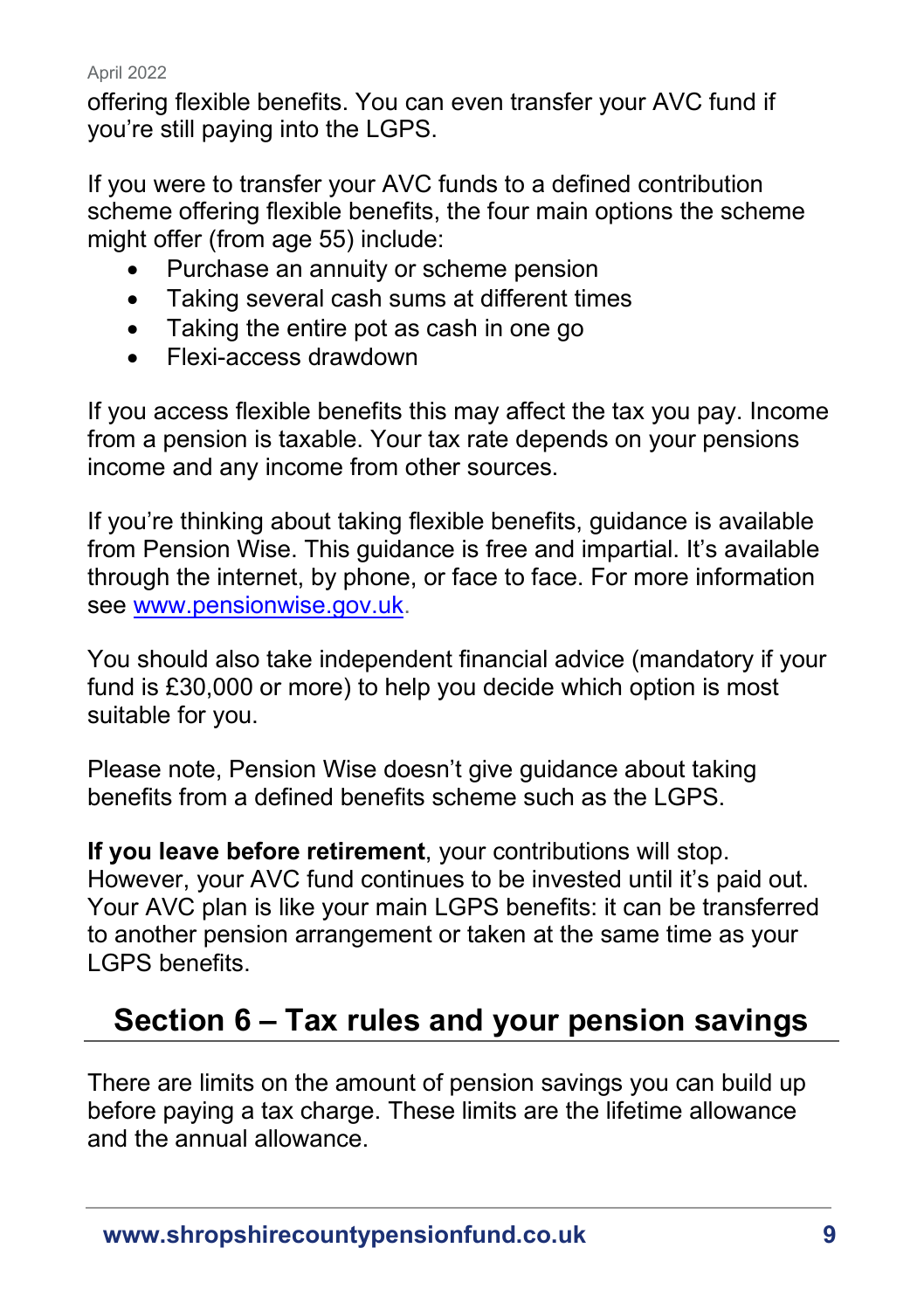The lifetime allowance is the total capital value of all your pension arrangements which you can build up without paying extra tax. If the value of your benefits when you take them (not including state pension, state pension credit, or dependants' pensions) is more than the lifetime allowance, a tax charge is made against the excess. The lifetime allowance for 2022/2023 is £1,073,100 (unless you have a protected higher lifetime allowance).

The annual allowance is the amount your pension savings can increase by in any one year without paying tax. The annual allowance for 2022/2023 is £40,000. However, if you're a high earner who's subject to the tapered annual allowance, your limit may be lower.

You'd have an annual allowance tax charge if the value of your pension savings for a tax year increases by more than the annual allowance. A three year carry forward rule normally allows you to carry forward unused annual allowance from the last three tax years. So, even if you go over the annual allowance limit, you may not have to pay a tax charge.

If you're thinking about paying extra pension contributions, these contributions count towards the lifetime and annual allowance.